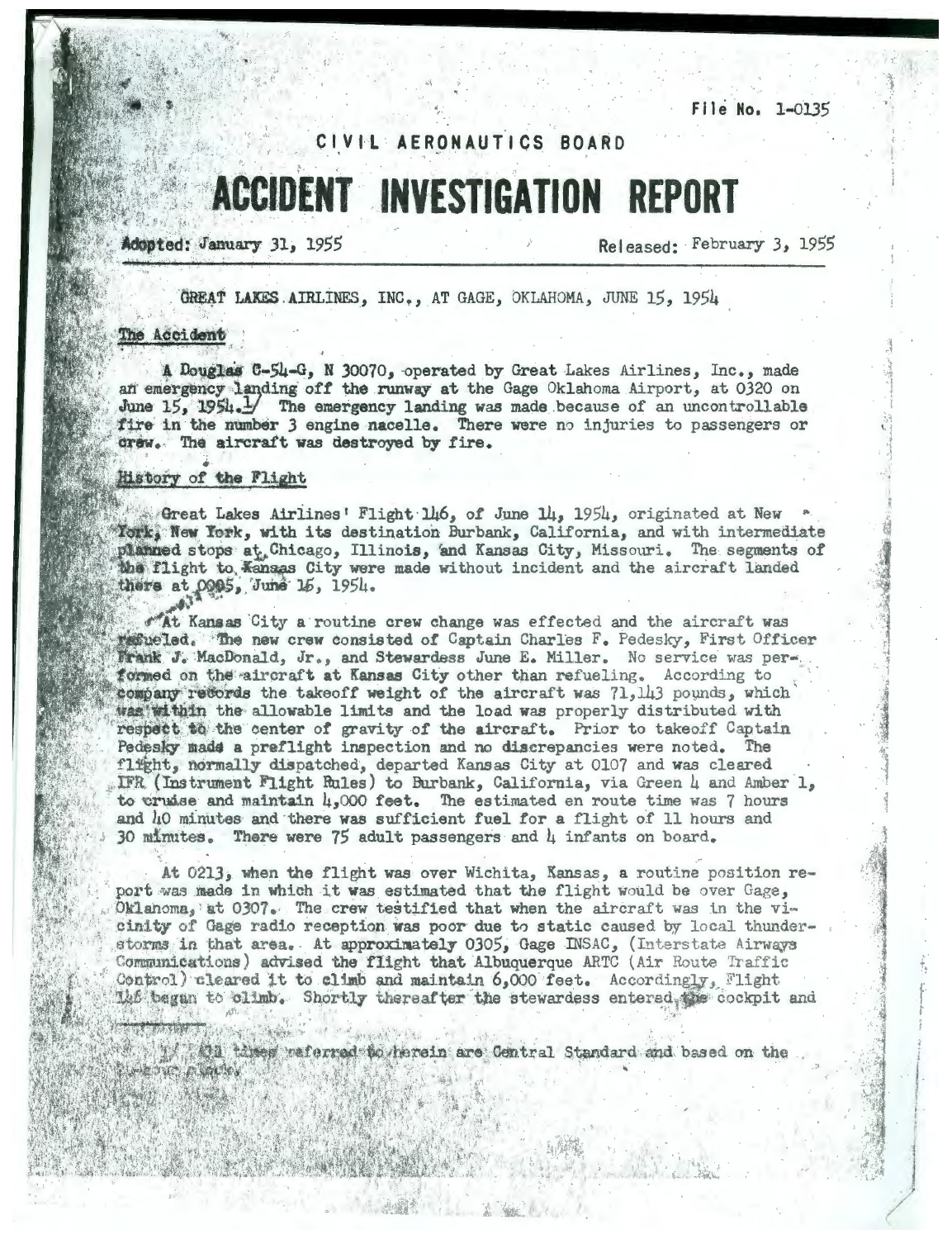wild the pilots that she had seen sparks trailing from number 3 engine. The captain immediately requested the first officer to look out of his window and see if he could see anything wrong. This was done but nothing unusual was seen. At the same time the captain checked the instruments and found their indications to be normal. The stewardess was then told to return to the cabin and to again advise the captain if and when she observed anything out of the ordinary.

At approximately 0308, when the aircraft was at an altitude of  $5,500$ feet and in the vicinity of Gage, the zone 2 fire warning light of the number 3 engine came on. As soon as this was observed the first officer went to the gabin to make a visual check. He returned a few seconds later and reported there was a fire in the number 3 engine. The captain immediately returned the aircraft to level flight and feathered the number 3 propeller. The firewell shutoff valve was then pulled, the CO<sub>2</sub> selector set for the number 3 engine and the first bank of  $\Omega_2$  bottles was discharged. As this application of carbon dioxide did not appear to put the fire out the engine's cowl flaps were closed and the second bank of CO<sub>2</sub> bottles was discharged. Following this action the fire was seen to momentarily die down but almost immediately to flare up again.

The first officer called Gage INSAC at approximately 0312 while the captain was performing these duties and advised that the number 3 engine was on Tire and that its propeller had been feathered. The Gage INSAC communicator stiately turned on the airport runway lights for the north-south runway. There were no other radio contacts with the flight.

Captain Pedesky, unable to extinguish the fire, began a left descending then toward the airport. During this turn the number 3 engine fell from the streraft at which time a complete failure of the electrical system was experienced. The captain testified that throughout the approach he was unable to see the runway lights on the airport and, not being able to use the airaraft's landing lights, he headed in the general direction of the airport baseon. Throughout the latter stages of descent the first officer used a 《集》h light so that he could observe and call out altimeter and airspeed readings. As the aircraft neared the ground the fire illuminated the surface permititing the captain to see the ground and land the aircraft safely. After rolling a considerable distance the right main landing gear collapsed. When the aircraft came to a stop all passengers were quickly evacuated. Fire eventually destroyed the aircraft.

The Gage weather at the time of the accident was: ceiling estimated 12,000 feet, overcast, visibility 15 miles, thunderstorms, wind south-southasst 10 miles per hour. Weather was not a factor in this accident.

#### Investigation

Investigation conducted at the scene of the accident disclosed that the aircraft first contacted the ground on a heading of 110° about 900 feet to the left of runway h (Oh0°) and 1,000 feet inside the airport boundary. After rolling approximately 1,100 feet the right main landing gear collapsed because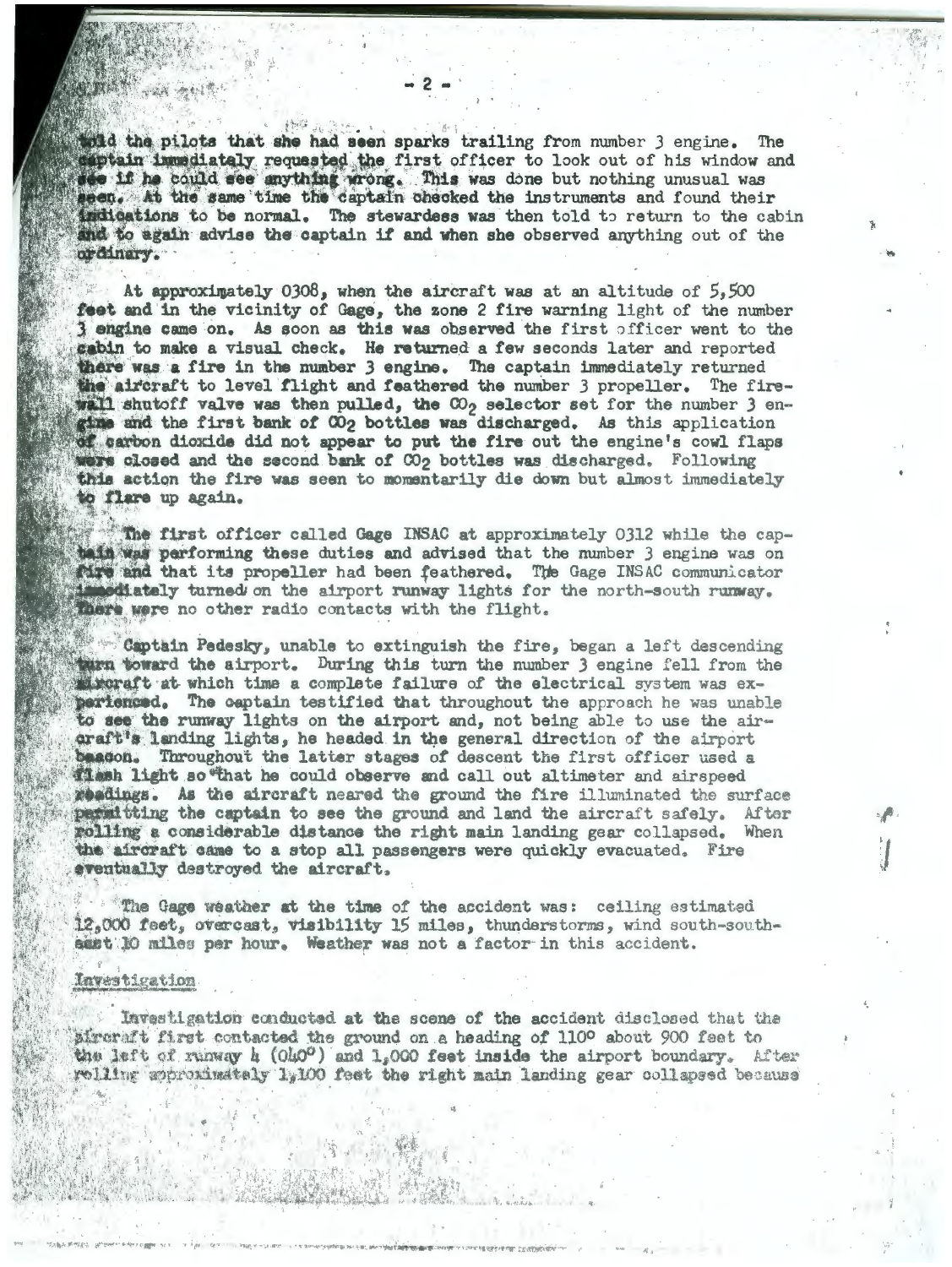of fire damage and the aircraft then skidded sideways to the right stopping 1,800 feet from the first ground contact point. The cantain ordered an immediate evacuation of the aircraft, which was done quickly and in an orderly **manner through the main cabin and pilot doors.** Evacuation was accomplished in an estimated 1-1/2 minutes without serious injuries to any of the passengers or crew. The intense fire in the number 3 nacelle area continued to burn, spreading progressively throughout the entire sixeraft with the exception of the left wing and empennage.

The INSAC communicator at Gage stated that at the time the aureraft reported to him he did not receive the information that the aircr,  $t$ 's engine was afire but only that a propeller had been feathered. Another flight operating in the range of Gage, however, heard the flight report the engine was also on fire, When the operator learned that fire was existent the flight had already made its emergency landing. The communicator, alone on duty, was unable to leave his position to go outside because of his attention to radio operation. He was also unable to see the airport landing area from his position, therefore, he did not see the aircraft coming toward the airport or see it land. He did not know that the aircraft had landed until the crew entered his office and advised that it was on the field and burning; also that the Gage Fire Department had been notified by the Captain. The first truck arrived approximately 30 minutes later, The equipment consisted of 2.00p buttles and  $a$  water tank, operated by volunteer firemen, and was not designed for combuting an aircraft fire but for the use of the small community of Cage, Oklahoma.

The number three engine, which fell from the siroraft, was found 11 miles northwest of the airport. It, being the area of the origin of the fire, was given exhaustive examination. The nose case of the engine was demolished by impact and cylinders  $8, 9, 10, 11$ , and 12 were severely damaged by impact and fire. The diffuser section and accessory case were destroyed, Only portions of the accessories normally installed on the rear case were recovered; all had sustained fire damage. Disassembly of the engine indicated that there was no failure or malfunction prior to impact.

The generator for this engine, a Jack and Heintz Model JH 11300, type R-2, serial number 772, was recovered. It was badly damaged by the intense fire and impact. Disassembly revealed that the inner and outer races of the front bearing were badly galled and distorted. Three accessory case generator mounting studs were recovered. Two were 6-1/2 inches long and were bent about five degrees at the point where they passed through the generator mounting flange. The third stud had failed in tension and bending at approximately the same place where the others were bent. Only the inner race of the rear generator bearing was found. It was still attached to the drive shaft and armature support tube. Approximately  $1/4$  of the circumference of the forward and rear edges of the bearing groove was cut, distorted, and rolled. The generator drive shaft was broken just aft of the clutch assembly. The shear section of the shaft, designed to fail under excessive loads, was intact although bent one degree. The armature and commutator components of the generator were severely scored, distorted, and burned. The score marks on the armature matched similar ones on the coils and interpoles and were rotational in direction which indicated they were made while the armature was still turning.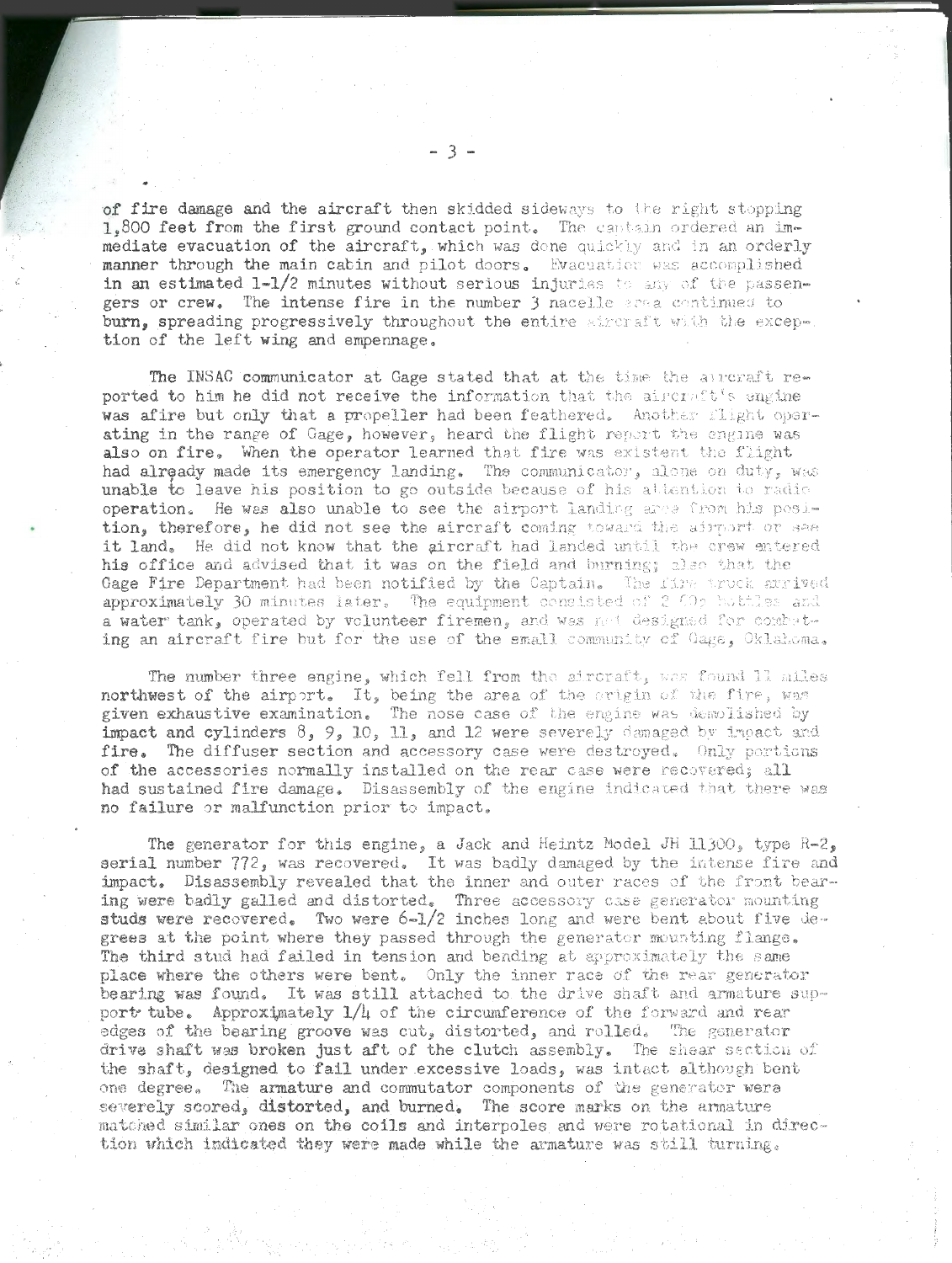According to company records the generator had accumulated 550 flight hours since overhaul. The overhaul included replacement of the front bearing.

Investigation further disclosed that the Douglas Capità electrical system originally consisted of four 100 ampere generators, one installed on each engine. This system was subsequently modified on the subject aircraft by the carrier in favor of a two 300 ampere generator system. a generator mounted on number 2 and number 3 engines. The modification was toded in accordance with a CAA approved Delta-C&S Airline engineering order number 336 dated July 29, 1946. The modification was made to provide a more efficient presentor system for the aircraft. In the specific instance of N 30070 the modification was completed and approved November 15, 1953.

Generators specified by the engineering order were designated as type  $0-2i$ . It was learned through testimony of the manufacturer's representative that the R-2 generator, the type installed on the number 3 engine, was identical with the generator specified in the engineering order. After World War 11 a large sur-plus of the R-2 generators, both new and used, were released by the tim Force. Jack and Heintz, therefore, in order to identify their own susplus stack from any other, both as to sales and warranty, designated theirs as the G-27 generator.

Exhaustive examination was conducted relative to the stiffware, the other engines, and propellers, and although these components were badly damaged from impact and fire no evidence could be found of maifunction or faither prior to impact. The crew stated that prior to the fire they experiment no mechanical or structural discrepancies.

## Analysis

Investigation and examination of the wreckage assume personal that the failure of a generator bearing was the initial maldum find this failure resulted in the generation of extreme frictional heat capable of workening and burning through adjacent fluid lines causing the release of fatture dole fluids which were ignited. The fire progressed so rapidly and became so interne that available  $002$  was insufficient to extinguish it.

The failure of the generator drive shaft to shear an its casigned chase section after the bearing failure, permitted the generation of racene intetion heat and the release of inflammable fluids with consequent intense fire.

The loss of all electrical power at the time the engine Repermend them the aiveraft was most probably caused by a ground fault on the poss cables forme the physical break up of the caselle installation. Further radio on and subs the Gage INSAC and the use of the aircraft's landing lights were treated by the electrical power loss. The landing was made on the mappick of and a magni due to the eurlass type runway lights being obscured by each of tail gase. This tall gress was normally mowed 5 feet on either side of the full be conunlisse an aircraft, on approach, was lined up with a runny bestage of etch not be viaitle from a low approach as in this incident. The Gage PADIC comman'tai a dessified that be did not hear any mention of fire when the chiphieach neat that It is probable that static and interference from other ratio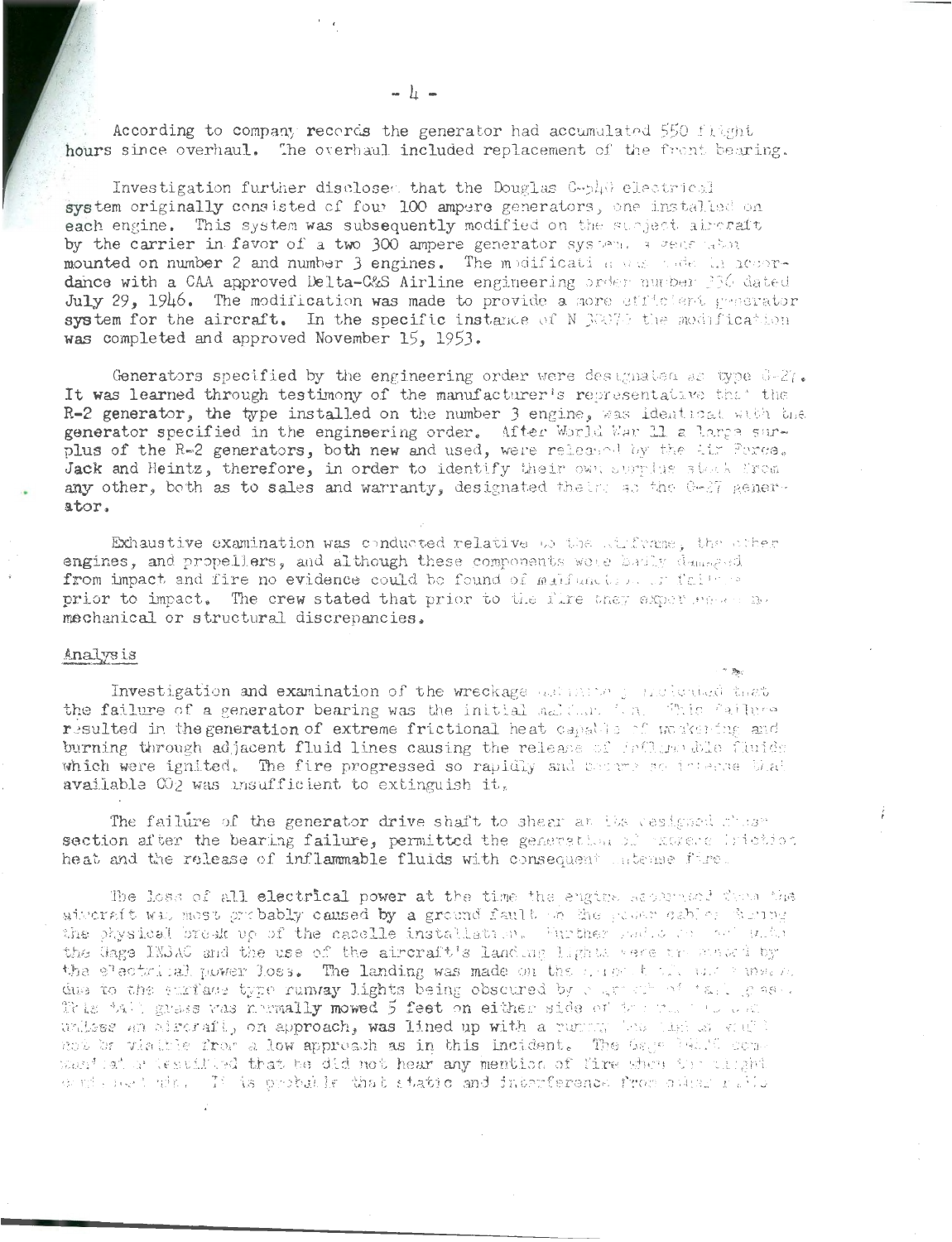receivers prevented him from hearing the complete message. Before further transmission from the aircraft could be made all electrical power was lost, consequently the Gage Fire Department was not at the airport when the aircraft landed. It is doubtful that the available fire equipment would have been able to extinguish the fire had it been alerted and present at the time of the landing.

The Board wishes to commend both Captain Pedesky and First Officer MacDonald who, under the emergency conditions present, effected a safe landing at night, without aircraft lights and only the airport beacon as guidance. Miss Miller, the stewardess, is also to be complimented for the prompt and efficient manner in which she supervised the evacuation of all passengers from the burning aircraft without injury to any of them.

#### Findings

Upon consideration of all available evidence the Board finds that:

The carrier, the aircraft, and the crew were properly certificated,  $1.$ 

 $2.$ The flight was dispatched in accordance with company procedures.

3. The total weight at takeoff was 71,143 pounds which was less than the maximum allowable and the disposable load was properly distributed with respect to the center of gravity of the aircraft.

 $\cdot$  4. The flight was routine until, when in the vicinity of uage, Oklahoma. fire occurred in number 3 nacelle.

5. A generator bearing failure resulted in extreme frictional heat which weakened or burned through adjacent inflammable fluid lines and ignited the fluid.

6. The intense fire caused the number 3 engine to drop off in flight resulting in a complete loss of electrical power.

#### Probable Cause

The Board determines that the probable cause of this accident was a bearing failure of the number 3 engine generator causing extreme frictional heat and the release of inflammable fluid which ignited in flight.

BY THE CIVIL AERONAUTICS BOARD:

| /s/ CHAN GURNEY<br>to an objective of the term |
|------------------------------------------------|
| /s/ HARMAR D. DENNY                            |
| /s/ JOSH LEE<br>the driver we also the set     |
| /s/ JOSEPH P. ADAMS                            |